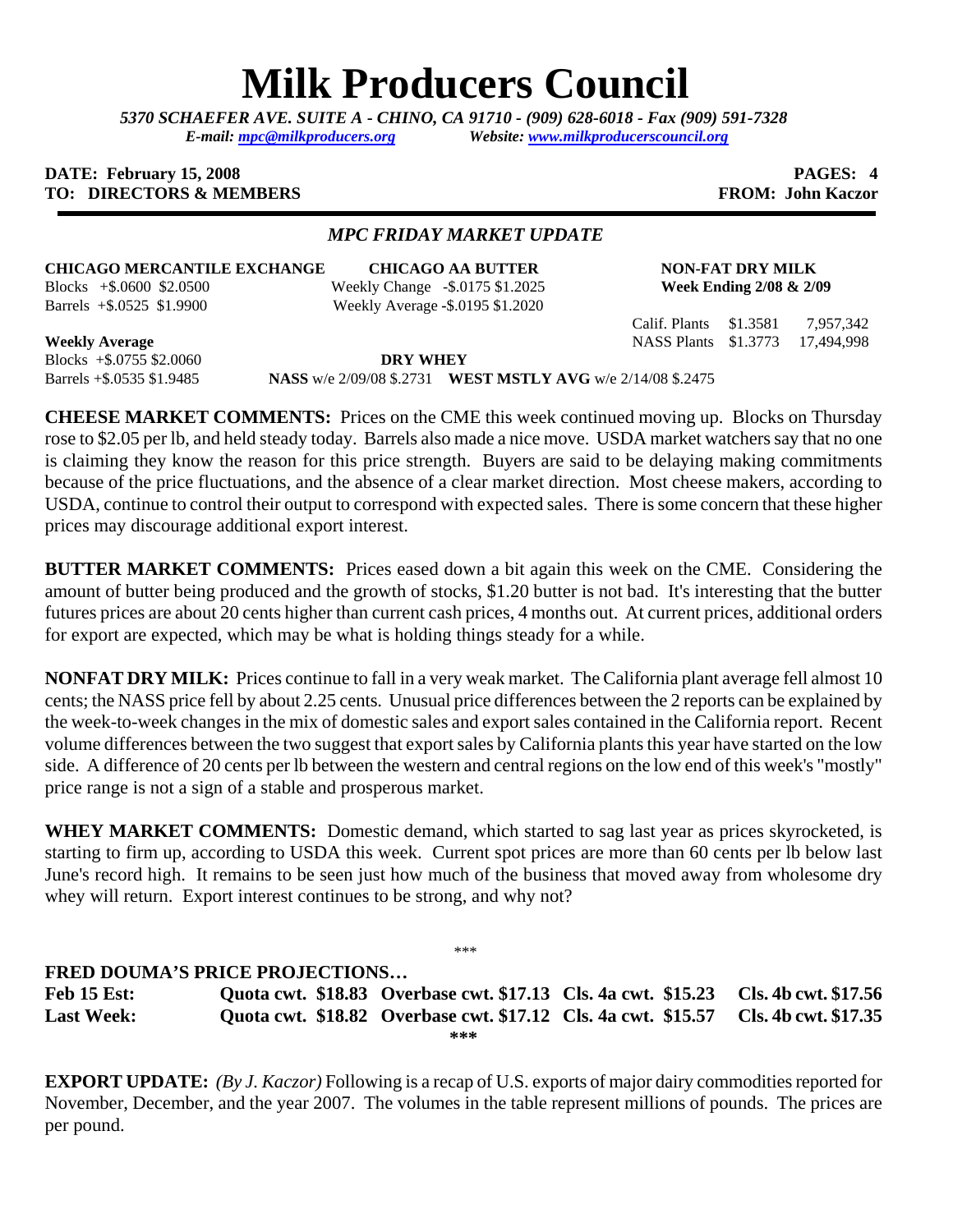|                                  | December 2007 | November 2007 | <b>Year 2007</b> |
|----------------------------------|---------------|---------------|------------------|
| <b>Butter &amp; Anhydrous BF</b> |               |               |                  |
| <b>Current Volume</b>            | 13.231        | 15.224        | 85.577           |
| Average Price                    | \$1.22        | \$1.45        | \$1.26           |
| Prior Year Volume                | 0.778         | 1.241         | 24.588           |
| Average Price                    | \$.99         | \$.98         | \$.80            |
| <b>Nonfat Dry Milk</b>           |               |               |                  |
| <b>Current Volume</b>            | 50.085        | 62.690        | 568.350          |
| Average Price                    | \$1.85        | \$1.97        | \$1.47           |
| Prior Year Volume                | 37.353        | 35.104        | 631.837          |
| Average Price                    | \$.96         | \$.96         | \$.93            |
| <b>Cheese</b>                    |               |               |                  |
| <b>Current Volume</b>            | 22.577        | 21.104        | 219.207          |
| Average Price                    | \$1.90        | \$1.89        | \$1.77           |
| Prior Year Volume                | 14.023        | 15.749        | 156.577          |
| Average Price                    | \$1.59        | \$1.66        | \$1.56           |
| Dry Whey                         |               |               |                  |
| <b>Current Volume</b>            | 39.862        | 45.148        | 584.295          |
| Average Price                    | \$.60         | \$.58         | \$.51            |
| Prior Year Volume                | 39.087        | 37.451        | 500.146          |
| Average Price                    | \$.35         | \$.39         | \$.32            |
| <b>Whey Protein Concentrate</b>  |               |               |                  |
| <b>Current Volume</b>            | 18.136        | 18.560        | 205.978          |
| <b>Average Price</b>             | \$1.29        | \$1.11        | \$1.14           |
| Prior Year Volume                | 14.471        | 12.064        | 144.674          |
| <b>Average Price</b>             | \$.86         | \$.76         | \$.73            |

# **Exports of Major Dairy Products for Recent Months and for the Year 2007 With Comparisons to Year-Earlier Numbers**

The products included in this table were selected because their prices, directly or indirectly, affect milk prices throughout the country by their inclusion in milk price formulas in California and federal orders. The volume of these products leaving the country is important because it reduces the domestic supply, which should help to increase their value. Anhydrous butterfat and whey protein concentrate volume play an indirect role in the sense that their volume affects the amount of butter and dry whey that is produced.

**All in all, it was a very good year for U.S. exports of dairy products**. Butter and cheese were the principal volume beneficiaries of last year's milk supply downturn in Western Europe and Australia, although **prices for the full line of products increased sharply during the year.** While shipments are still occurring, it is not clear if new orders for butter and cheese are currently being made. However, the following article covers a situation that may play out well for U.S. exporters this year.

Next week the "scorecard" for high milk price prospects in 2008 will be updated with December's dairy product production, sales, and inventories.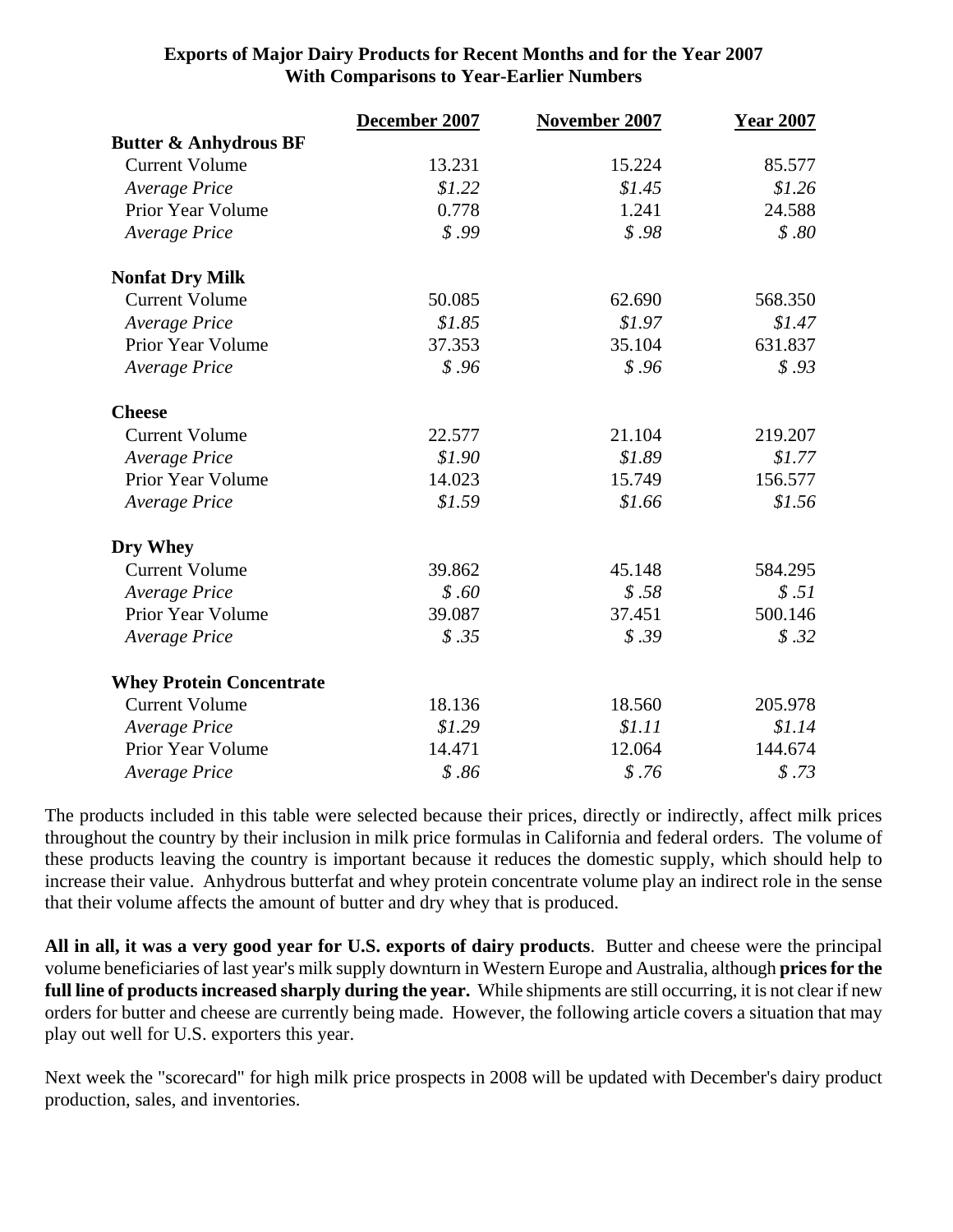**ANOTHER DROUGHT IN A MAJOR EXPORTING COUNTRY; WILL IT HELP U.S. EXPORTS?** *(By J. Kaczor)* It happened unusually fast. Weather conditions in New Zealand, which had been good from July through December, began to turn bad for dairy farmers about 6 weeks ago (hot and dry), are now considered very bad, "*a serious drought*." USDA's January 4th report on New Zealand, which covered the preceding 2 weeks, said "*milk is running between 2-3% ahead of last season and is holding steady*," and grazing areas were in pretty good condition. This week's report says milk production is "*well below*" comparable periods a year ago, and major adjustments by producers are being made. So, even though the Australian dairy industry has almost fully recovered from its drought, it now looks like **the second half of the season** (through this June) for that major dairy product exporting region **could show a net reduction in milk supply compared to last year**. Stocks of butter, powder, and cheese in New Zealand and Australia are reported to be fully committed to regular customers, with little or no spot sales being made and no new contracts being sought. (In fact, Australia purchased about 3 million lbs of cheese from the U.S. in the past 2 months.)

That bodes well for U.S. dairy product exporting interests: a 6-month window of opportunity has opened. However, the flip side of this pretty picture is that **milk production in Western Europe this year is above projections** and exporters there are actively looking to fill the void created by the droughts in southern Asia. While the prospects for U.S. **export volumes** have improved in the near term the competition with Europe may keep **export prices** for nonfat dry milk and dry whey from improving very much. U.S. exports of nonfat dry milk to central and south Asia and western Africa should have an edge over Europe because of the Dairy America/Fonterra contract, but Fonterra seems to have shown a remarkable ability to service higher-priced customers with products sourced from New Zealand. We will watch and hope for the best.

**JANUARY MILK PRODUCTION; ON TRACK TO BREAK ALL-TIME RECORD:** *(By J. Kaczor)*  According to the report released today by USDA, milk producers milked a net total of 97,000 more cows this January than last. The percentage increase in milk production was 1.9%, or 304 million lbs. Production per cow was up by 15 lbs. Total production for the month was a January high. Bad weather in parts of the U.S. was a factor this year and last. The all-time monthly U.S. record for milk production occurred last March with an increase of only 1% above the previous March, and it looks like that record could be reset this year.

**California added 45,000 cows; production per cow was up by 20 lbs; total production increased by 121 million lbs.** Except for a spot of heavy rain, the weather in the southwest has been conducive to good milk production. But feed prices have not been, and milk prices are heading south. Four weeks ago, for the 1st time in quite a while, the weekly number of dairy cows culled in the California/Arizona region was higher than the same period a year earlier, and has stayed higher for 3 weeks. That looks like a good plan.

*[The next three articles were not meant to be any kind of "series", but after writing them I noticed a theme. Water, air and animal rights – the latest trifecta for the anti-dairy community.]*

**ENVIRONMENTALISTS FILE LAWSUIT AGAINST CENTRAL VALLEY REGIONAL WATER BOARD:** *(By Rob Vandenheuvel)* It is no secret that California has become an increasingly difficult place to do business. And for the 1,600+ dairy families in the Central Valley, the past six months has been an eye-opening experience with the launch of the new regulations coming from the Regional Water Board. But just in case you were wondering if all this regulation has appeased the anti-dairy groups in California, today they demonstrated that they have absolutely no shame.

Today, a group of anti-dairy extremists filed a lawsuit against the Central Valley Regional Water Quality Control Board. The lawsuit alleges that the new regulations that Central Valley dairies have already begun implementing are not adequate and fail to protect California's water quality. Central California is already one of the most heavily regulated areas in the country for dairies to operate, with dairy families forced to spend tens of thousands of dollars to comply and countless hours filing paperwork. It is obvious to any rational observer that these environmental groups will not be content until every last dairy is driven out of California. But hey, why should they care about where the cows are…they buy their milk from the store!